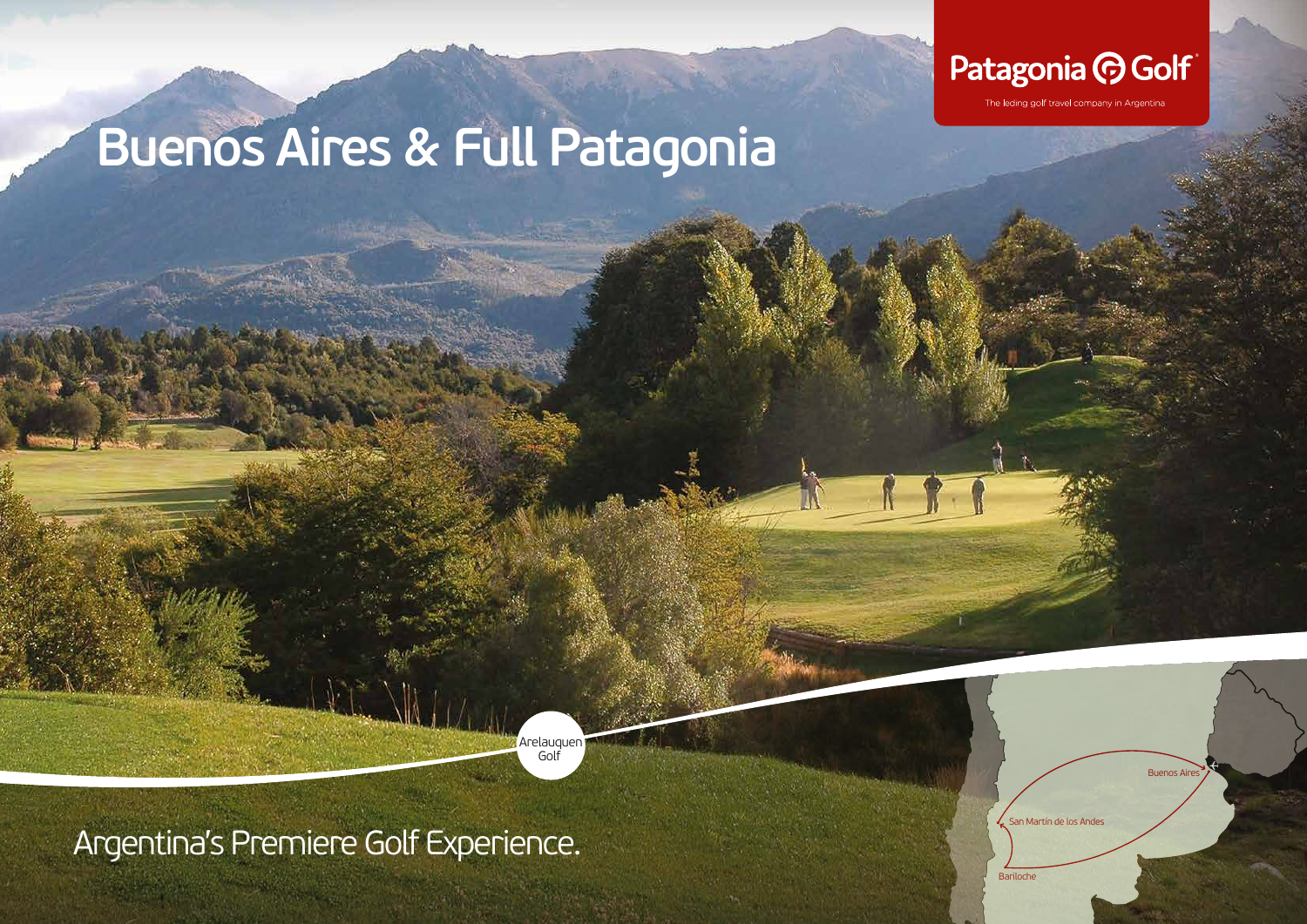### Patagonia **C** Golf

Discover SouthAmerica playing golf than by travelling to Buenos Aires and combining this city with the best of the famous Patagonia Region, where you will enjoy world class golf while exploring the various sights and tastes of Argentina.

#### Chapelco Golf Club

## **Itinerary**

**DAY 1:** Meet and greet at the International Airport by one of our guides. Transfer to your hotel In the afternoon private city tour. Buenos Aires is a charming city with a strong influence of most of the main European cities.

**DAY 2 to 4:** During the stay in Buenos Aires, you will enjoy mornings playing great golf in 3 top ranked courses and afternoons discovering the city, tasting best wines, or one of our Tango Shows

*Olivos:* It's considered the best golf course in Argentina and ranked 71st on the Golf Digest's "best golf courses outside US.". This course hosted the Amateur Golf World Cup on 2010.

*Jockey Club:* Probably the most prestigious Golf Club in Argentina. Founded in 1880 Jockey club has 36 holes created by augusta national designer, Allister Mackenzie. The Jockey Club also proved its hardness with some of the best golfers in history such as Arnold Palmer, Sam Snead, Tom Watson, Gary Player, Craig Stadler, Byron Nelson, Sergio Garcia and many others.

Pilar: This course hosted the 2006 and 2011 Argentine Masters and the Latinamerican Amateur Championship, an event sponsored by the The Masters Tournament, The R&A and the United States Golf Association.

DAY 5: Breakfast and transfer to the domestic airport. Flight to Bariloche. Arrival at the Hotel Undoubtedly PATAGONIA suggests the most amazing latitudes of the globe.

DAY 6-7: In this paradise surrounded by moutains and lakes you will have 2 rounds of golf.

*Llao Llao GC:* With a superb location, surrounded by deep-blue lakes, snow-covered mountains and natural forests, the golf course has asymmetric fairways, imposing green and bunkers perfectly integrated to the environment. Llao-llao design cross quite a few times the "Nahuel Huapi Lake" and the 18th hole is one of the two holes in argentina that are among the best 500 hundred In the world.

*Arelauquen Golf:* This amazing 18-hole course 6,693-yard and Par-72 golf course is crossed by the Longochinoco Creek, which makes up a central valley in the shape of a horse-shoe opening towards the lake.

**DAY 8:** Breakfast and departure by land to the north Patagonia area. Making the famous 7 lakes one of the most famous touristic circuits in the Argentinian Patagonia, located in the area known as the "Lake District".

DAY 9-10: During the stay you will play one of the best latinamerican courses:

#### *The Chapelco Golf:* A Must.

This 18 holes Jack Nicklaus design golf course was designed to enhance the unparallel scenic beauty on which is placed. Just Perfect.

Optional Fly-Fishing expeditions or horse riding days are available for the free time.

DAY 11: Breakfast and transfer to the airport - return to Buenos Aires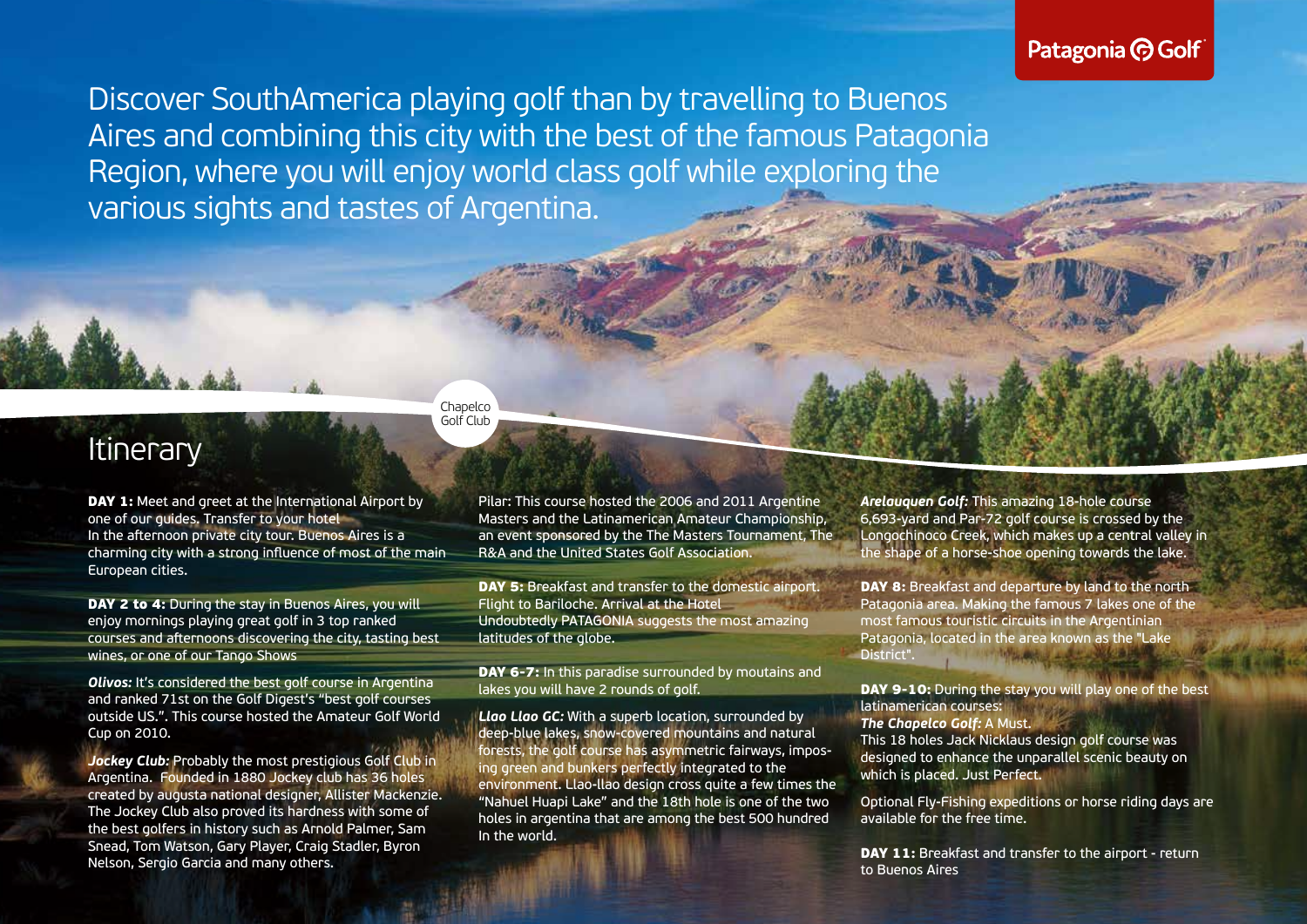

#### **Our program includes:**

#### **In Buenos Aires**

- 4 nights with daily breakfast.
- Private city tour with English speaking guide.
- 3 rounds of golf in: Jockey Club (Red Course), Olivos and Pilar GC. Preferential Tee Times.
- Private transfers to golf courses & airports with english speaking guides

#### **In Bariloche**

- 3 nights with daily breakfast.
- 2 rounds of golf in: One at the Llao Llao GC and one at
- Arelauquen GC. Preferential Tee Times.
- Private transfers to golf courses & airports with english speaking guides
- Land trip to San Martin de los Andes

#### **In San Martin de los Andes (North Patagonia)**

- 3 nights with daily breakfast.
- 1 round in the Chapelco GC Carts included.
- Private transfers to golf courses & airports with english speaking guides

#### **Accommodation:**

- We have a partnership with Best Hotels in each category:
- 4\*, Boutique Hotels or excellent
- 5\* to suit all budgets and preferences